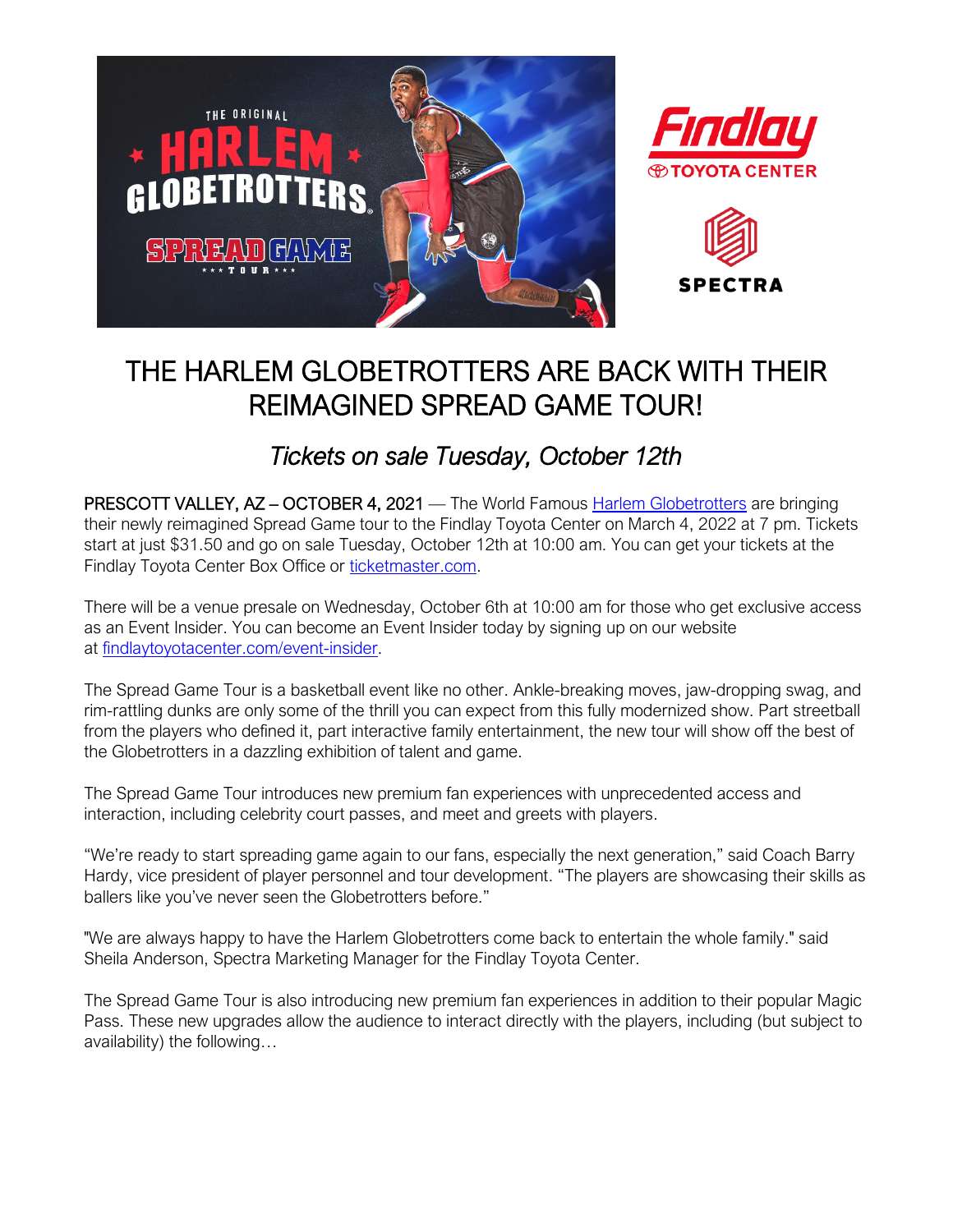### MAGIC PASS (5:30pm-6:00pm):

*Join the Harlem Globetrotters on the court before the game to shoot some hoops, show your skills, and get autographs and photos!*

#### HG BENCH EXPERIENCE:

*See the game from the Globetrotters' Bench! Includes one seat on the bench with the team, backstage meet & greet (photo/autograph opportunity), replica jersey, Tour program, and Sharpie lanyard. Limited capacity.*

### CELEBRITY COURT PASS

*Your Court Pass gets you down to the floor for an up-close and personal view of the Harlem Globetrotters during their pregame shootaround. You'll have exclusive access to the court, where you have the opportunity to see the players warm up their World Record-breaking shots and skills.*

### ONE-ON-ONE PLAYER MEET & GREET

*Before you see them on the court, this is your chance to meet them in person! A limited number of fans will have the opportunity to interact 1:1 with some of your favorite Harlem Globetrotters stars. Get autographs, learn from players and take photos.* 

For over 95 years, the Harlem Globetrotters organization has been committed to spreading joy through their artful athleticism and unparalleled basketball skill. The Globetrotters have always been global ambassadors of goodwill. The reimagined team is even more committed to bringing their voice to social justice conversations while inviting communities all over the U.S. to come together and recognize the power of our commonalities and celebrate our differences. The Globetrotters' mission, to spread game and bring family entertainment to the world, continues to drive them today.

For more event information, updates, and COVID-19 info, please visit the event page at [findlaytoyotacenter.com.](http://www.findlaytoyotacenter.com/events/harlem-globetrotters)

ABOUT THE HARLEM GLOBETROTTERS: The originators of basketball style, influencers on today's game, and skilled athletes of the highest order, the world-famous Harlem Globetrotters have showcased their iconic talents in 124 countries and territories on six continents since their founding in 1926. Proud inductees into the Naismith Memorial Basketball Hall of Fame, their mission to spread game and bring entertainment to the world continues to drive them today. The Globetrotters are innovators of the game who popularized the jump shot, slam dunk, and invented the half-court hook shot. For nearly a century, the Globetrotters have exhibited Black excellence on and off the court, entertaining, inspiring, and advancing the racial progress of today. The Harlem Globetrotters International, Inc. is a subsidiary of Herschend Enterprises, the largest family-owned themed entertainment company in the U.S. For more information about the Harlem Globetrotters, visit the Globetrotters' official website: [www.harlemglobetrotters.com](http://www.harlemglobetrotters.com/) and follow them on [Twitter,](https://twitter.com/globies) [Instagram,](https://www.instagram.com/harlemglobetrotters/) [Facebook,](https://www.facebook.com/HarlemGlobetrotters) and [YouTube.](https://www.youtube.com/HarlemGlobetrotters)

About Findlay Toyota Center - The Findlay Toyota Center is a 6,000-seat venue, located in Prescott Valley, AZ approximately 85 miles north of Phoenix, which serves the Prescott, Sedona, and Flagstaff metro areas. The venue hosts concerts, sporting events, motorsports, and community events. Major events have included Willie Nelson, Justin Moore, Mannheim Steamroller, James Taylor, Gary Allan, Chicago, and Stevie Nicks. Learn more at [www.findlaytoyotacenter.com.](http://www.findlaytoyotacenter.com/) Follow us on [Facebook,](https://www.facebook.com/FindlayToyotaCenter/) [Instagram,](https://www.instagram.com/findlaytoyotacenter/) and [Twitter.](https://twitter.com/FindlayCenter)